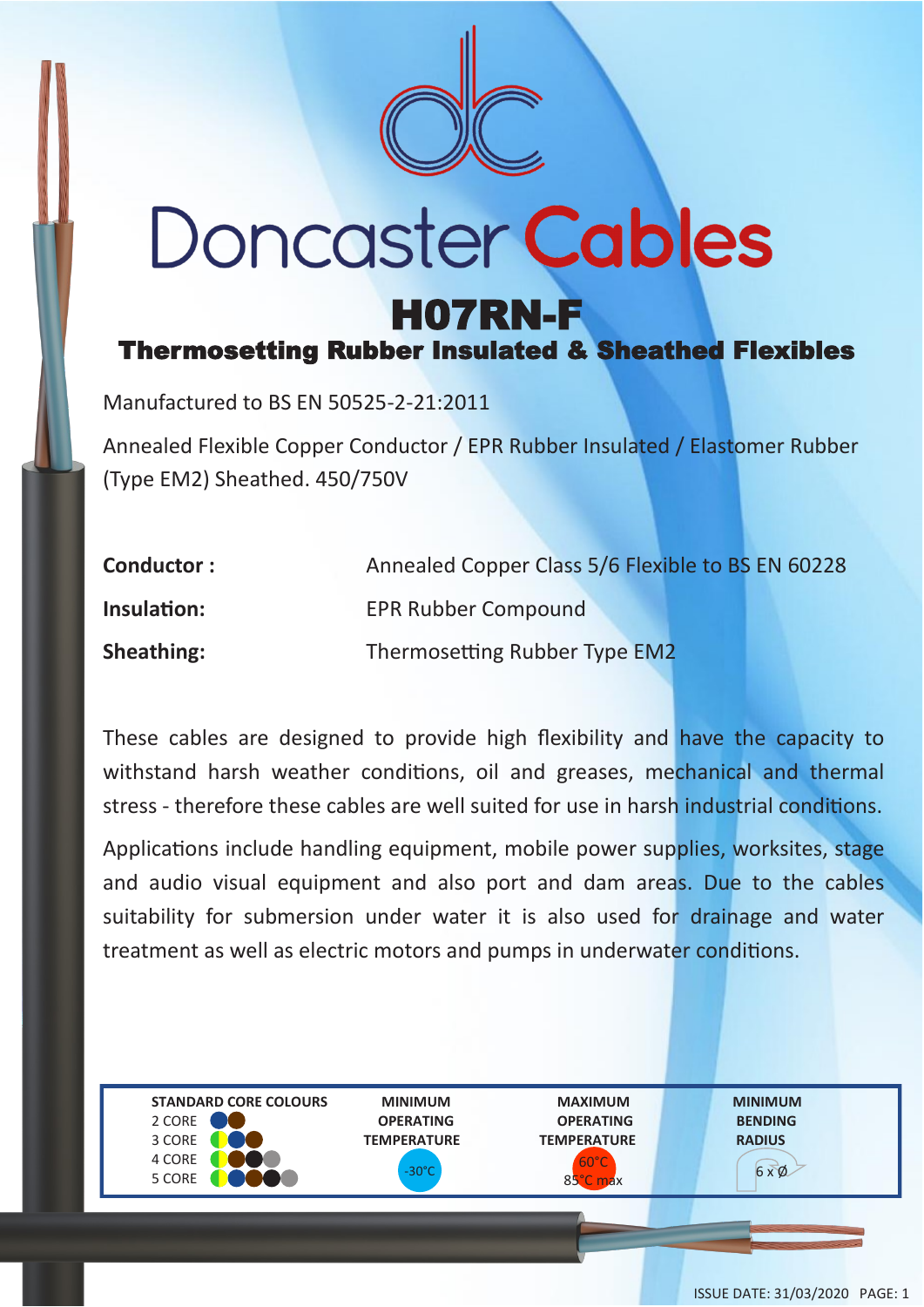

# Doncaster Cables

#### H07RN-F

#### Thermosetting Rubber Insulated & Sheathed Flexibles

| Reference<br>Number | Harmonisation<br>Code | Sectional Area of<br>Cross<br>Conductor<br>Nominal | Conductor (mm<br>Stranding of<br>Nominal | nsulation (mm)<br>Nominal Radial<br>Thickness of | Nominal Radia<br>Thickness of<br>sheath (mm) | <b>Overall Diameter</b><br>Lower Limit<br>(mm) | Overall Diameter<br>Upper Limit<br>(mm) | Approximate<br>(kg/km)<br>Weight |
|---------------------|-----------------------|----------------------------------------------------|------------------------------------------|--------------------------------------------------|----------------------------------------------|------------------------------------------------|-----------------------------------------|----------------------------------|
| HO7RNF6.01C         | HO7RN-F               | 6.0                                                | 84/0.3                                   | 1.0                                              | 1.6                                          | 7.9                                            | 9.8                                     | 130                              |
| HO7RNF7101C         | HO7RN-F               | 10.0                                               | 80/0.4                                   | 1.2                                              | 1.8                                          | 9.5                                            | 11.9                                    | 190                              |
| HO7RNF7161C         | HO7RN-F               | 16.0                                               | 126/0.4                                  | 1.2                                              | 1.9                                          | 10.8                                           | 13.4                                    | 259                              |
| HO7RNF7251C         | HO7RN-F               | 25.0                                               | 196/0.4                                  | 1.4                                              | 2.0                                          | 12.7                                           | 15.8                                    | 396                              |
| <b>HO7RNF7351C</b>  | HO7RN-F               | 35.0                                               | 276/0.4                                  | 1.4                                              | 2.2                                          | 14.3                                           | 17.9                                    | 520                              |
| HO7RNF7501C         | HO7RN-F               | 50.0                                               | 396/0.4                                  | 1.6                                              | 2.4                                          | 16.5                                           | 20.6                                    | 719                              |
| <b>HO7RNF7701C</b>  | HO7RN-F               | 70.0                                               | 360/0.5                                  | 1.6                                              | 2.6                                          | 18.6                                           | 23.3                                    | 947                              |
| <b>HO7RNF7951C</b>  | HO7RN-F               | 95.0                                               | 475/0.5                                  | 1.8                                              | 2.8                                          | 20.8                                           | 26.0                                    | 1230                             |
| HO7RNF81201C        | HO7RN-F               | 120.0                                              | 608/0.5                                  | 1.8                                              | 3.0                                          | 22.8                                           | 28.6                                    | 1445                             |
| HO7RNF81501C        | HO7RN-F               | 150.0                                              | 756/0.5                                  | 2.0                                              | 3.2                                          | 25.2                                           | 31.4                                    | 1887                             |
| HO7RNF81851C        | HO7RN-F               | 185.0                                              | 925/0.5                                  | 2.2                                              | 3.4                                          | 27.6                                           | 34.4                                    | 2274                             |
| HO7RNF82401C        | HO7RN-F               | 240.0                                              | 1221/0.5                                 | 2.4                                              | 3.5                                          | 30.6                                           | 38.3                                    | 2955                             |
| HO7RNF1.02C         | HO7RN-F               | 1.0                                                | 32/0.2                                   | 0.8                                              | 1.3                                          | 7.7                                            | 10.0                                    | 99                               |
| <b>HO7RNF1.52C</b>  | HO7RN-F               | 1.5                                                | 30/0.25                                  | 0.8                                              | 1.5                                          | 8.5                                            | 11.0                                    | 130                              |
| <b>HO7RNF2.52C</b>  | HO7RN-F               | 2.5                                                | 50/0.25                                  | 0.9                                              | 1.7                                          | 10.2                                           | 13.1                                    | 195                              |
| <b>HO7RNF4.02C</b>  | HO7RN-F               | 4.0                                                | 56/0.3                                   | $1.0$                                            | 1.8                                          | 11.8                                           | 15.1                                    | 280                              |
| HO7RNF6.02C         | HO7RN-F               | 6.0                                                | 84/0.3                                   | 1.0                                              | 2.0                                          | 13.1                                           | 16.8                                    | 360                              |
|                     |                       |                                                    |                                          |                                                  |                                              |                                                |                                         |                                  |
| <b>HO7RNF1.03C</b>  | HO7RN-F               | 1.0                                                | 32/0.2                                   | 0.8                                              | 1.4                                          | 8.3                                            | 10.7                                    | 125                              |
| <b>HO7RNF1.53C</b>  | HO7RN-F               | 1.5                                                | 30/0.25                                  | 0.8                                              | 1.6                                          | 9.2                                            | 11.9                                    | 155                              |
| <b>HO7RNF2.53C</b>  | HO7RN-F               | 2.5                                                | 50/0.25                                  | 0.9                                              | 1.8                                          | 10.9                                           | 14.0                                    | 235                              |
| <b>HO7RNF4.03C</b>  | HO7RN-F               | 4.0                                                | 56/0.3                                   | $1.0\,$                                          | 1.9                                          | 12.7                                           | 16.2                                    | 305                              |
| <b>HO7RNF6.03C</b>  | HO7RN-F               | 6.0                                                | 84/0.3                                   | 1.0                                              | 2.1                                          | 14.1                                           | 18.0                                    | 495                              |
| HO7RNF7103C         | HO7RN-F               | 10.0                                               | 80/0.4                                   | 1.2                                              | 3.3                                          | 19.1                                           | 24.2                                    | 810                              |
| <b>HO7RNF7163C</b>  | HO7RN-F               | 16.0                                               | 126/0.4                                  | 1.2                                              | 3.5                                          | 21.8                                           | 27.6                                    | 1000                             |
| <b>HO7RNF7253C</b>  | HO7RN-F               | 25.0                                               | 196/0.4                                  | 1.4                                              | 3.8                                          | 26.1                                           | 33.0                                    | 1250                             |
| <b>HO7RNF7353C</b>  | HO7RN-F               | 35.0                                               | 276/0.4                                  | 1.4                                              | 4.1                                          | 29.3                                           | 37.1                                    | 1850                             |

Weight and dimensional information is provided as an approximate guide only.